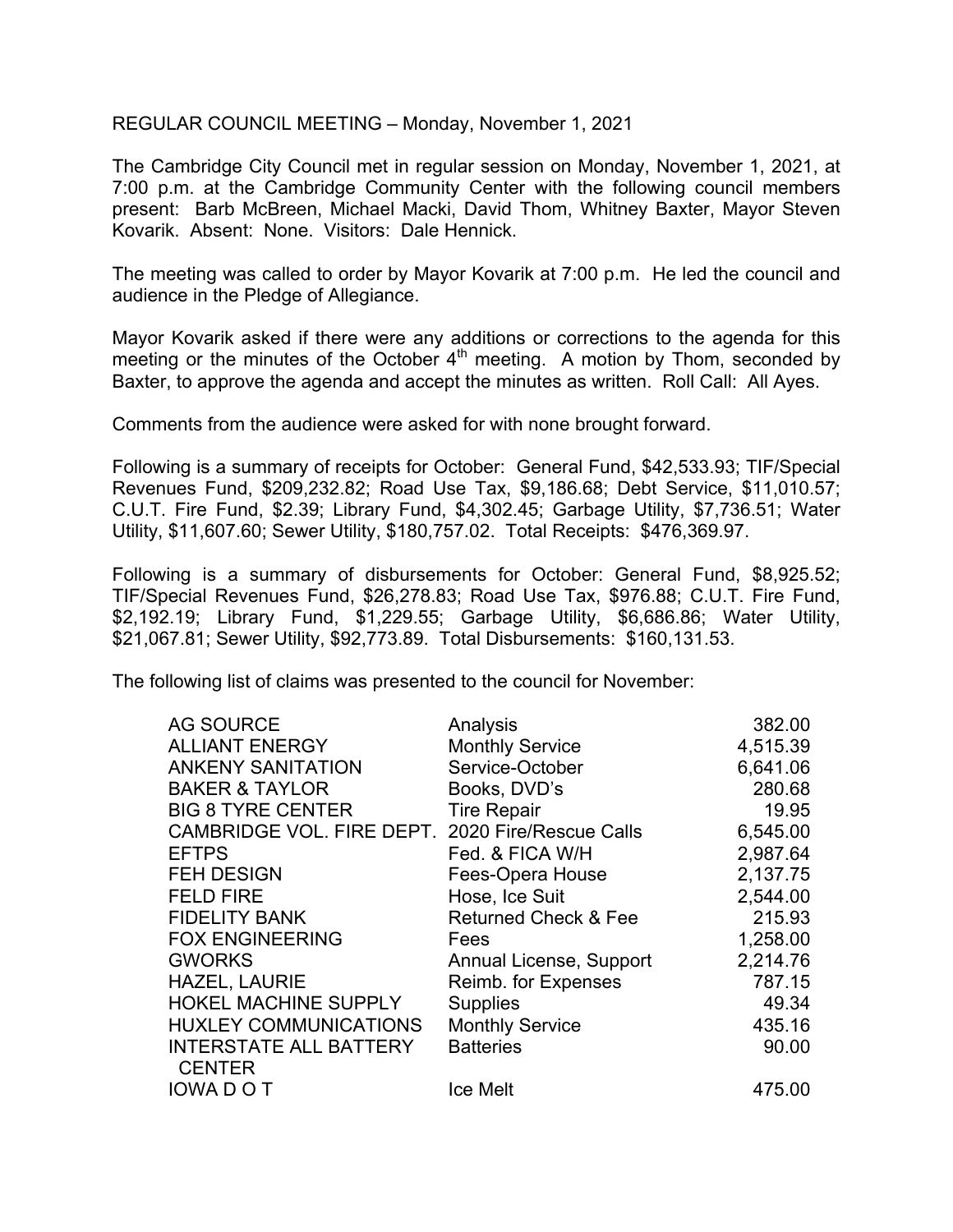Page 2 – Monday, November 1, 2021

| IPERS                                        | Retirement                            | 1,911.88  |
|----------------------------------------------|---------------------------------------|-----------|
| <b>JOHN DEERE FINANCIAL</b>                  | <b>Supplies</b>                       | 106.99    |
| <b>KEMPKER'S TRUE VALUE</b>                  | <b>Supplies</b>                       | 203.13    |
| <b>MARCO</b>                                 | <b>Copier Rental, Supplies</b>        | 161.72    |
| <b>MENARDS</b>                               | <b>Security Cameras, Supplies</b>     | 967.00    |
| MILLER, MATT                                 | <b>Utility Deposit Refund</b>         | 40.00     |
| <b>MOLLY MAID OF ANKENY</b>                  | <b>Cleaning Services</b>              | 500.00    |
| MUNICIPAL SUPPLY, INC.                       | Meters, Touchpads                     | 799.55    |
| LL PELLING CO.                               | <b>Street Maintenance</b>             | 38,905.00 |
| RACOM CORPORATION                            | Radios Payment                        | 22,142.73 |
| <b>STATE TREASURER</b>                       | 3rd Qtr. State W/H                    | 1,263.00  |
| <b>STATE TREASURER</b>                       | 3 <sup>rd</sup> Qtr. Sales Tax        | 152.00    |
| <b>STATE TREASURER</b>                       | 3 <sup>rd</sup> Qtr. Water Excise Tax | 1,958.00  |
| <b>STORY COUNTY ANIMAL</b><br><b>CONTROL</b> | <b>Rescue Service Fee</b>             | 115.50    |
| <b>TOTAL TOOL</b>                            | Saw, Supplies                         | 707.25    |
| <b>U.S. CELLULAR</b>                         | <b>Monthly Service</b>                | 88.46     |
| <b>U.S. POSTMASTER</b>                       | <b>Billing Postage</b>                | 160.00    |
| <b>USA BLUE BOOK</b>                         | <b>Swivel Adapter</b>                 | 197.22    |
| <b>WAGES</b>                                 | Net Wages                             | 8,695.52  |
| <b>WELLMARK BC/BS</b>                        | <b>Health Premium</b>                 | 3,891.53  |
| C.L. CARROLL CO.                             | Pay Request #8-                       |           |
|                                              | <b>Wastewater Project</b>             | 24,454.90 |
|                                              |                                       |           |

TOTAL CLAIMS \$139,127.38

After discussion, a motion by Macki, seconded by Thom, to accept the receipts and approve all claims for payment. Roll Call: All Ayes.

The treasurer's report, budget balances report, bank reconciliation and list of outstanding checks, and police report were presented and accepted by the council.

Reports from standing committee were asked for with McBreen reporting that she had contacted the Huxley P.D. about a vehicle illegally parked on Race Street. Mayor Kovarik reported that he had contacted a resident on W.  $4<sup>th</sup>$  Street about cleaning up the dirt pile and installing concrete/gravel pads for vehicles on the property. Macki indicated that he would be filing a written report on the city parks in December. He also discussed the status of the library director position. McBreen reported that she had attended the Story Council Economic Development Group meeting last month and submitted an application for a grant for an upgrade to the city signboard. The next meeting will be on January 27 2022, in Nevada. McBreen reported that she had posted candidate profiles and a sample ballot for the upcoming city election on the city's website and facebook pages.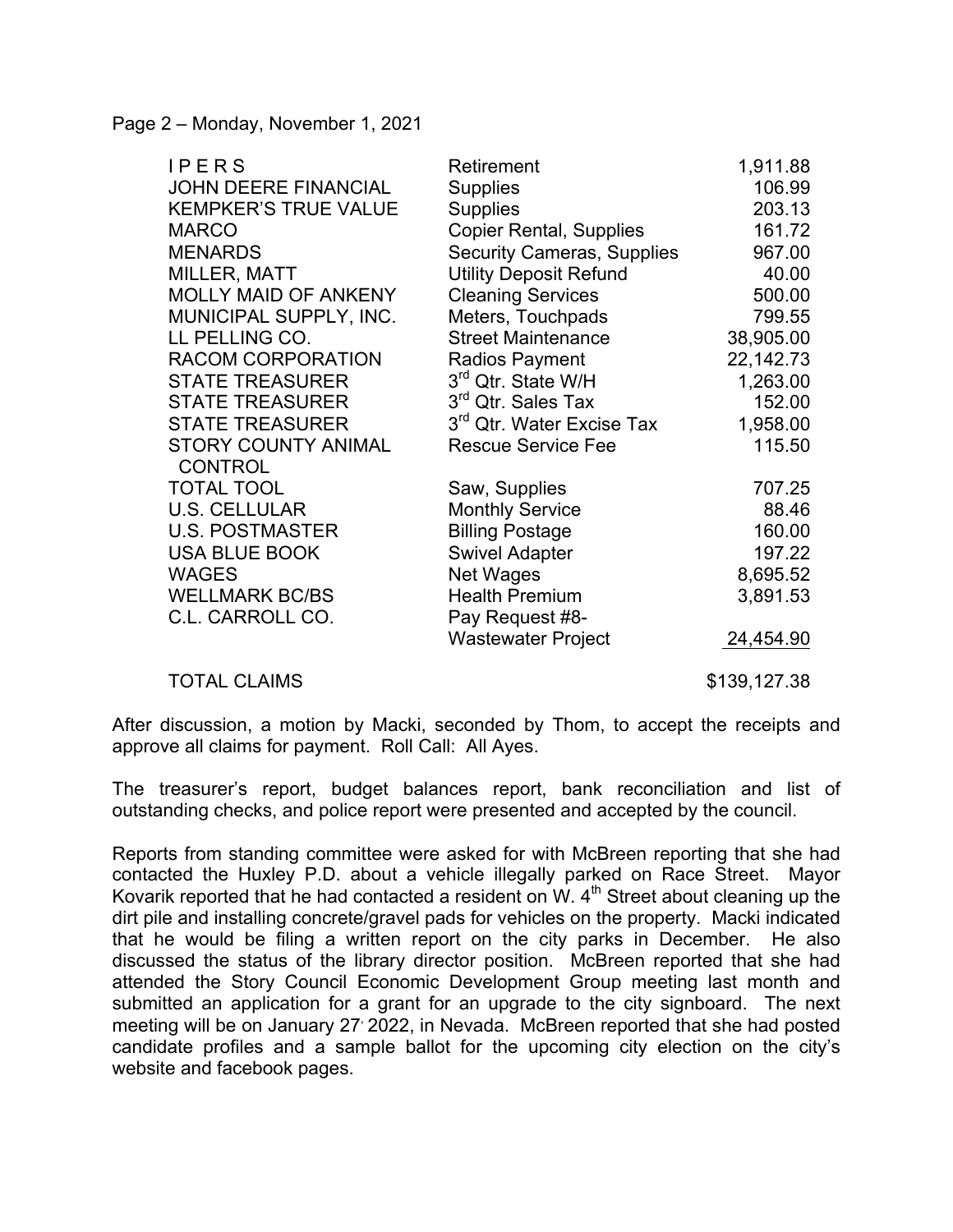## Page 3 – Monday, November 1, 2021

The first item under old business concerned the wastewater treatment system improvements project. Pay Request #8 to C.L. Carroll Co. in the amount of \$24,454.90 was submitted to the council. A motion by Thom, seconded by McBreen, to approve the pay request and add it to this month's list of claims. Roll Call: All Ayes.

The next item concerned the Cambridge Opera House project. Thom submitted three rough estimates for appliances, ranging from \$3,786 to \$5,735 per housing unit. After discussion, a motion by Thom, seconded by Macki, to proceed to purchase with the low bidder, Lowe's. Roll Call: All Ayes. The council also discussed installing an electronic locking system, and moving the barricades back in the front of the building.

Other items discussed under old business with no action taken were the city code update, 2020 Derecho grant, and Alliant Energy's request for an easement.

The next item under old business concerned city elections. The election is tomorrow in the Community Center. Polls will be open from 7 a.m. to 8 p.m. The clerk reported that a notice will be published this month that it is the council's intention to appoint someone to fill the vacancy left by the resignation of Tricia Todd until the next city election. That appointment will be made at the December  $6<sup>th</sup>$  regular council meeting.

Mayor Kovarik reported that he had submitted an application for Story County ARPA funds in the amount of \$250,000 to expand the city's storm sewer system.

The last item under old business concerned the YSS application for a conditional use permit for their proposed Youth Recovery Campus at 32385 – 580<sup>th</sup> Avenue, Cambridge. Mayor Kovarik reported that he had informed the YSS director that the city's sewer system did not have the capacity for the facility. During the hearings held by Story County Planning and Development, concerns were raised about the strain on law enforcement agencies and utilities.

The first item under new business concerned renewal of health insurance for city employees. After discussion, a motion by Macki, seconded by Baxter, to renew the current Wellmark BC/BS plan and provider. Roll Call: All Ayes.

The next item concerned the Story County Housing Action Plan. The plan discussed county wide housing needs, particularly affordable housing, and the potential for county funding to achieve this goal. Story County Emergency Management will be providing virtual training sessions on Critical Infrastructure Security and Resilience.

The last item under new business was a notice from the Iowa League of Cities of the 2021 Budget Workshops. McBreen expressed interest in attending the virtual session.